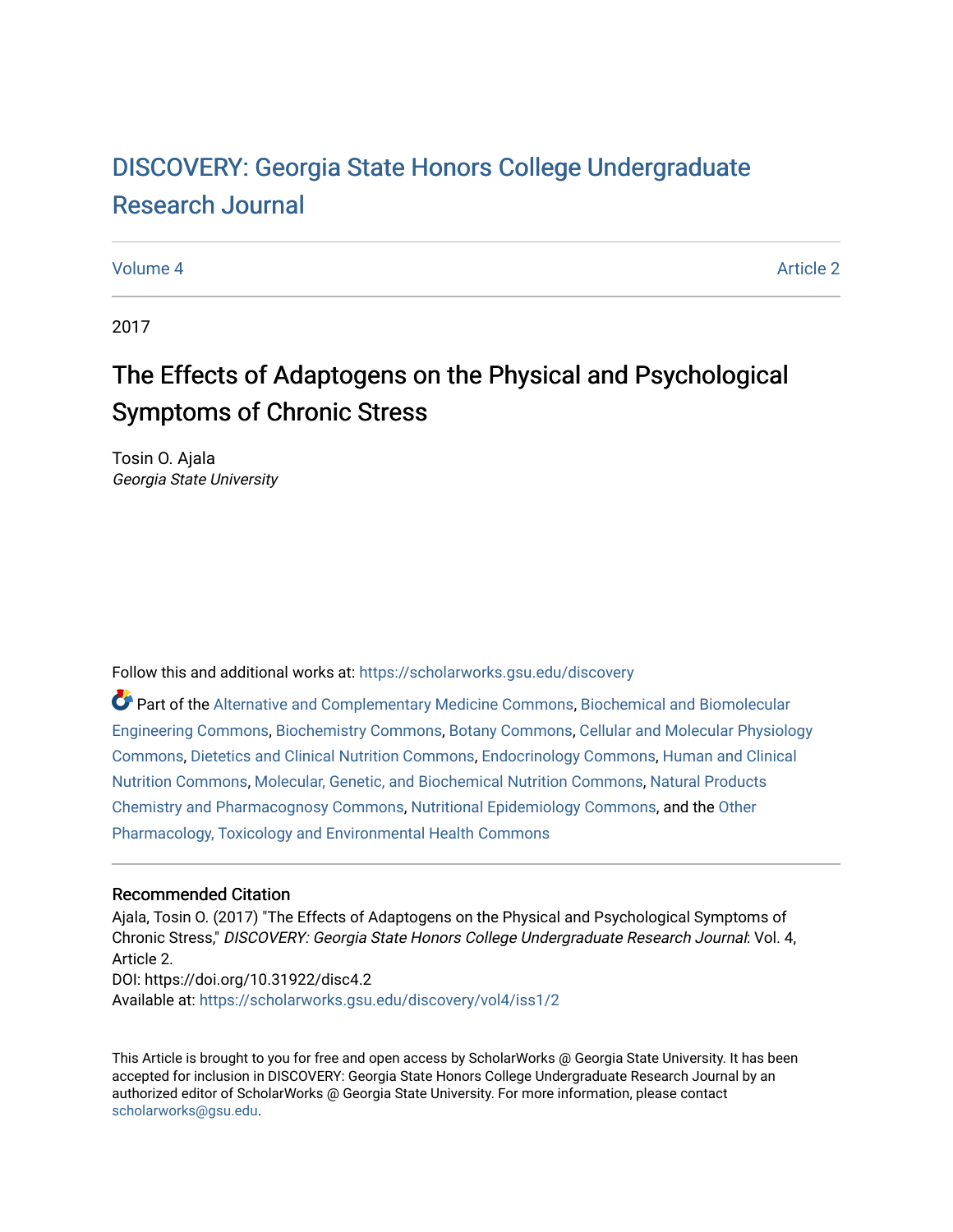# **The Effects of Adaptogens on the Physical and Psychological Symptoms of Chronic Stress Tosin Ajala**

### **Introduction**

Stress is a state of disharmony or threatened homeostasis (Chrousos & Gold, 1992). The maintenance of homeostasis in stages of internal or external challenges, called stressors, requires constant adjustments of hormonal, behavioral, and autonomic functions (Miller & O'Callaghan, 2002). Stressors are chemicals, external stimuli, environmental conditions, or biological agents that cause stress to an individual by triggering the hypothalamic-pituitary-adrenal (HPA) axis stress response (Sato et al., 2006). The nuances of life may bring about unwanted stress to the human body. Some of the primary causes of stress in America include work, finances, relationships, and health. There are numerous physical and psychological symptoms associated with long-term "chronic" stress, which include fatigue, frustration, irritability, insomnia, frequent headaches, chest and back pain, weakness, and weight gain or weight loss ("50 Signs & Symptoms of Stress,"; Sinha, 2008). These symptoms of stress are associated with depression, anxiety, hypertension, diabetes, cardiovascular disease, stroke, and even cancer (Chrousos & Gold, 1992).

Stress causes a systemic elevation of the steroid hormone cortisol. The release of cortisol and catecholamines such as epinephrine and norepinephrine are important hormonal mediators of the body's response to stress, which is controlled by the HPA axis and sympathetic nervous system (SNS). Respectively, they have been noted to play a role in the ability of stress to promote disease (Miller & O'Callaghan, 2002). Cortisol levels, in plasma, increase within 15 minutes following acute stress but return to basal levels once effective coping is established (Grossi et al., 2005). Permanent or repeated exposure to stressors that one cannot adequately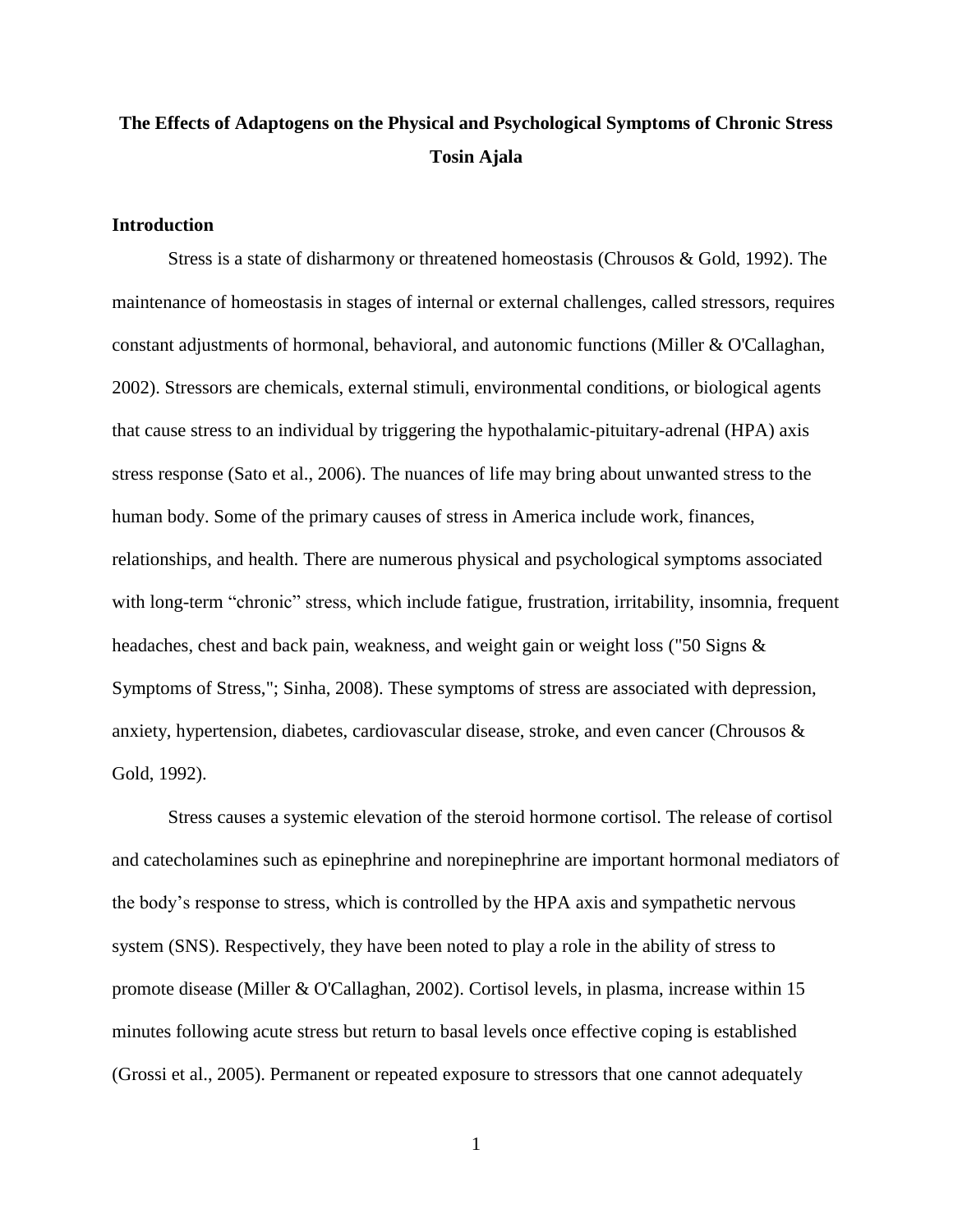cope with may contribute to a prolonged activation of the HPA axis (Grossi et al., 2005). The human HPA axis meets the demands of stress primarily through the synthesis and secretion of three hormones, corticotropin-releasing hormone (CRH), adrenocorticotropic hormone (ACTH), and cortisol (Miller & O'Callaghan, 2002). In normal amounts cortisol, which is synthesized from cholesterol, helps to stimulate gluconeogenesis, which is the formation of glucose in an early fasting state (Lee, 2015). Cortisol also helps to suppress the immune system's inflammatory response to mediators of inflammation (Lee, 2015). However, chronic psychological and physical stress can result in elevated cortisol levels. Some of the symptoms of elevated cortisol levels include anxiety, depression, hypertension, osteoporosis, stress-related fatigue, insulin resistance, and obesity (Pawar & Shivakumar, 2012). Stress-related fatigue is a form of occupational stress, which can often induce long-term exhaustion and diminished interest, producing a condition known as burnout syndrome (Maslach, Schaufeli, & Leiter, 2001; Olsson, von Scheele, & Panossian, 2009; Weber & Jaekel-Reinhard, 2000). This syndrome is characterized by high levels of emotional exhaustion (EE) and depersonalization (DP) in relationships with a reduced level of personal accomplishment (PA) (Maslach et al., 2001). Growing evidence suggests a significant positive association between increased cortisol levels, weight gain, and enhanced secretion of proinflammatory hormones and cytokines (adipokines) by adipose tissue deposits (Kyrou & Tsigos, 2009).

Adaptogens are plants that help your body adapt or adjust to stress. These substances elicit, in an organism, a state of nonspecifically raised resistance to a variety of physical, chemical, and biological stressors, allowing them to counteract stressor signals and to adapt to exceptional strain (Chen, Liou, & Chang, 2008; Sato et al., 2006; Wagner, Nörr, & Winterhoff, 1994). The term "adaptogens" was first brought about by Russian scientist Dr. Nikolai Lazarev. He describes them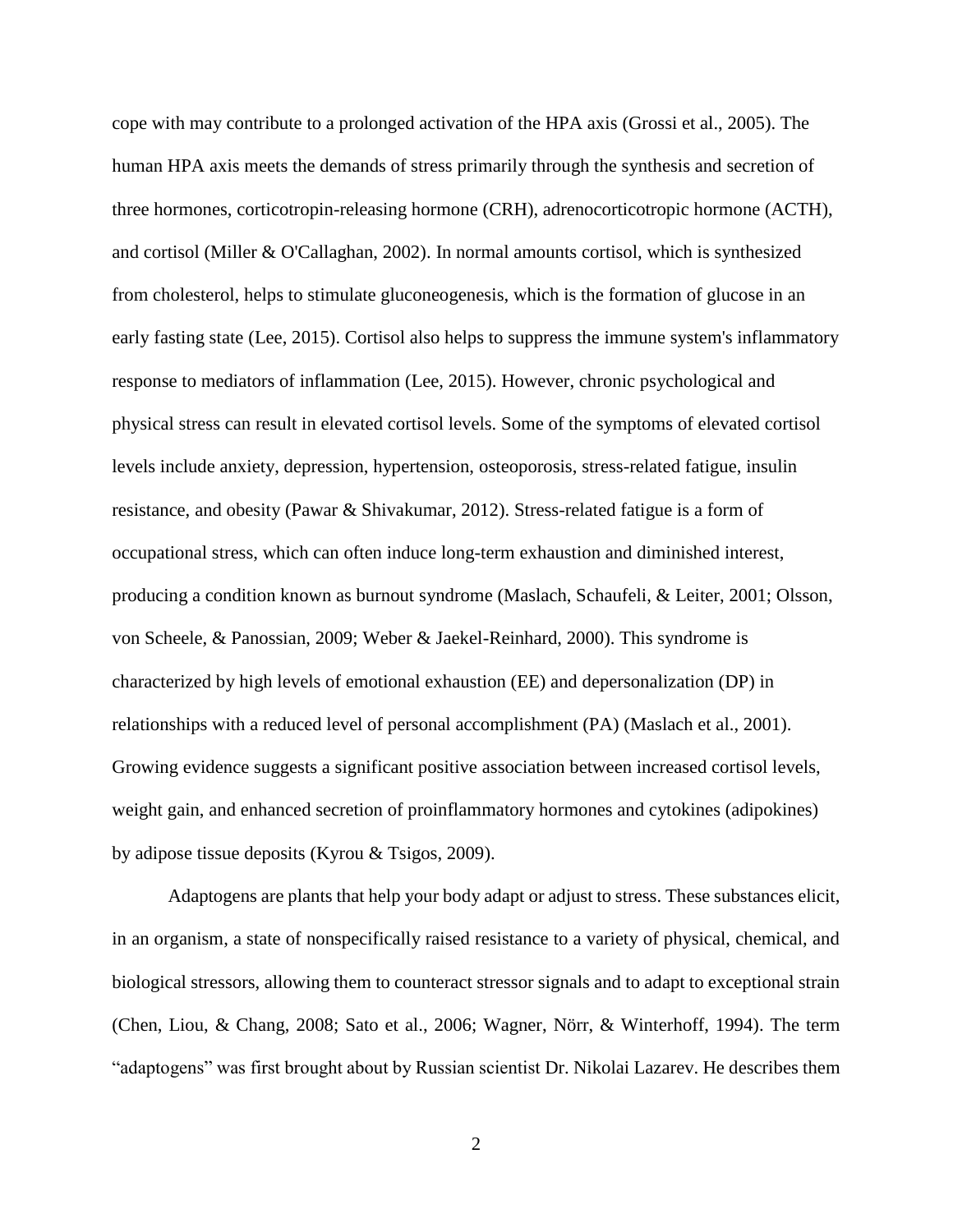as medicinal plants that can enhance the so-called "state of non-specific resistance" of an organism to stress (Brekhman & Dardymov, 1969). True adaptogens are non-toxic, protect against stress, stimulate mental performance, and normalize body functions (Brekhman & Dardymov, 1969). Numerous previous studies have shown how these herbs have been beneficial in people experiencing chronic stress.

#### **Methods**

A robust search for clinical journal articles and reviews on stress, adaptogens, and cortisol was completed on the PubMed and CINAHL (EBSCO host). Some keywords included "chronic stress AND cortisol," "adaptogens AND chronic stress," "cortisol AND adaptogens." The aim is to review the scientific literature published regarding the effects of three adaptogen herbs (Ashwagandha, Rhodiola, and Bacopa) on cortisol levels and the symptoms associated with physical and psychological stress. Another aim is to examine the effects of these adaptogens on fatigue, memory, and cognitive function. More specifically, I will be examining the active components in these herbs and the various concentrations and dosages used in the studies. These adaptogens contain active phytochemicals at specific standardization percentages, which help account for their adaptogenic functions. They include withanolides in Ashwagandha, rosavins and salidrosides in Rhodiola, and bacosides in Bacopa. In this literature review, I draw upon scholarly articles evaluating the association between these adaptogens, their phytochemicals, symptoms of stress, and levels of cortisol. The articles are mainly human clinical trials. This review will also discuss the history, alternative names, and other health benefits of these three adaptogens.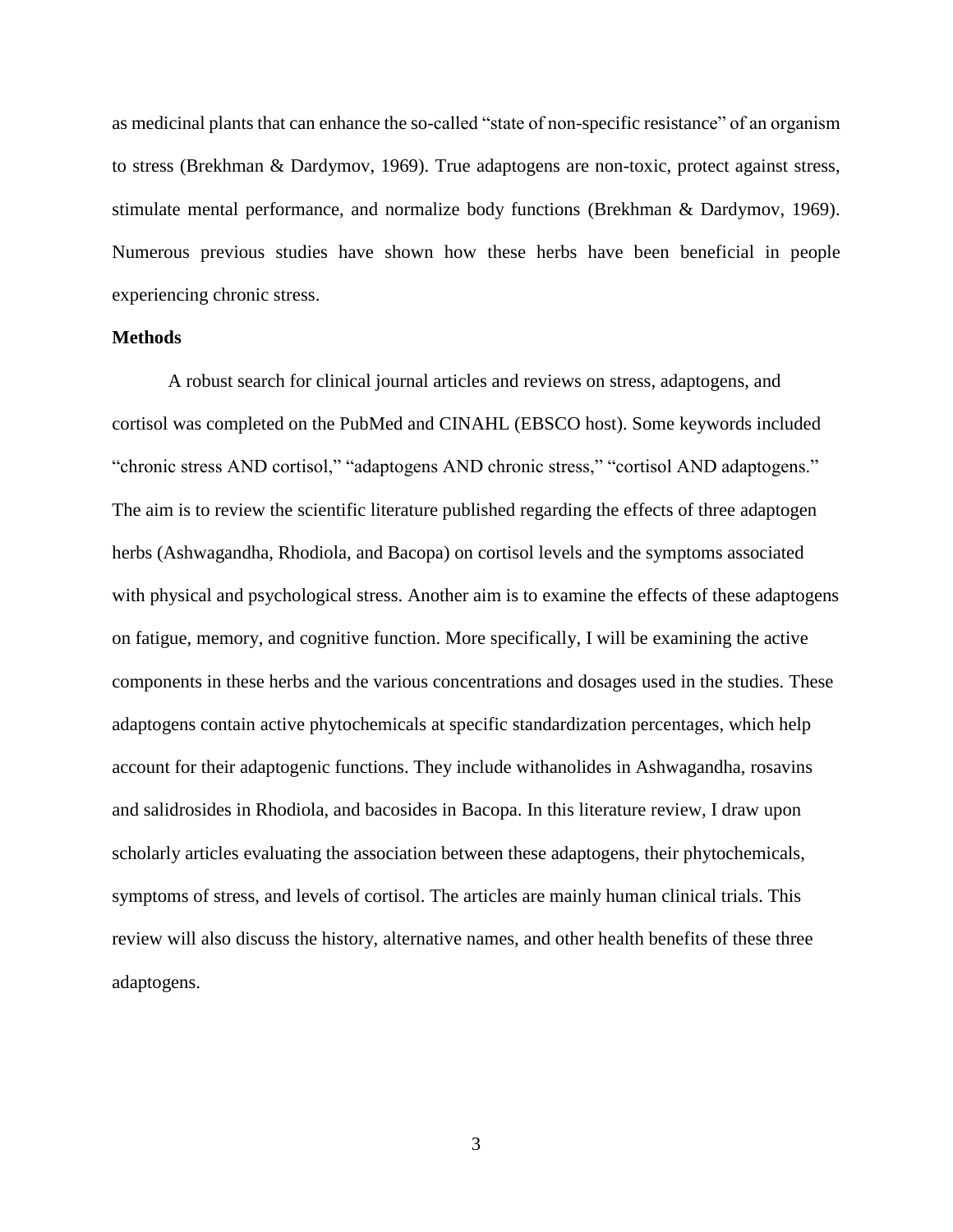#### **Ashwagandha**

Ashwagandha, also known as, *Withania somnifera* or Indian Ginseng, is an Indian Ayurvedic herb whose plant parts have been credited with antitumor, anxiolytic, antiarthritic, GABA-mimetic, cognitive, anti-cortisol, adaptogenic, and energy benefits for over six centuries (N Singh, 2011). A prospective, randomized, double-blind, placebo-controlled study examined the safety and efficacy of a high-concentration of full-spectrum (KSM-66) extract of Ashwagandha root in reducing stress and anxiety in 64 adults with a history of chronic stress. The study demonstrated that KSM-66 Ashwagandha extract significantly decreased feelings of stress, depression, anxiety and significantly increased general well-being after 60 days based on three different extensively used sets of stress scales ( $p < 0.0001$ ) (Chandrasekhar, Kapoor, & Anishetty, 2012). Also, there was a statistically significant decrease in serum cortisol levels after 60 days (p< 0.0006) (Chandrasekhar et al., 2012). There were a few reports of adverse effects in both the placebo and the treatment group such as nausea, constipation, and drowsiness. The KSM-66 Ashwagandha dosage was 600 mg standardized to at least 5% withanolides (Chandrasekhar et al., 2012).

A similar double-blind, randomized, placebo-controlled trial evaluated the safety and efficacy of a standardized root extract of Ashwagandha on body weight management in 52 adults experiencing chronic stress. KSM- 66 Ashwagandha root was effective in decreasing various psychological and physical symptoms of chronic stress (Choudhary, Bhattacharyya, & Joshi, 2016). There were statistically significant changes from baseline to four and eight weeks in primary outcome measures such as various questionnaire scores, serum cortisol levels, body weight, and body mass index (BMI). The decreased BMI and body weight may be a result of the decreased cortisol levels since diet history was not assessed. Perceived Stress Score (PSS)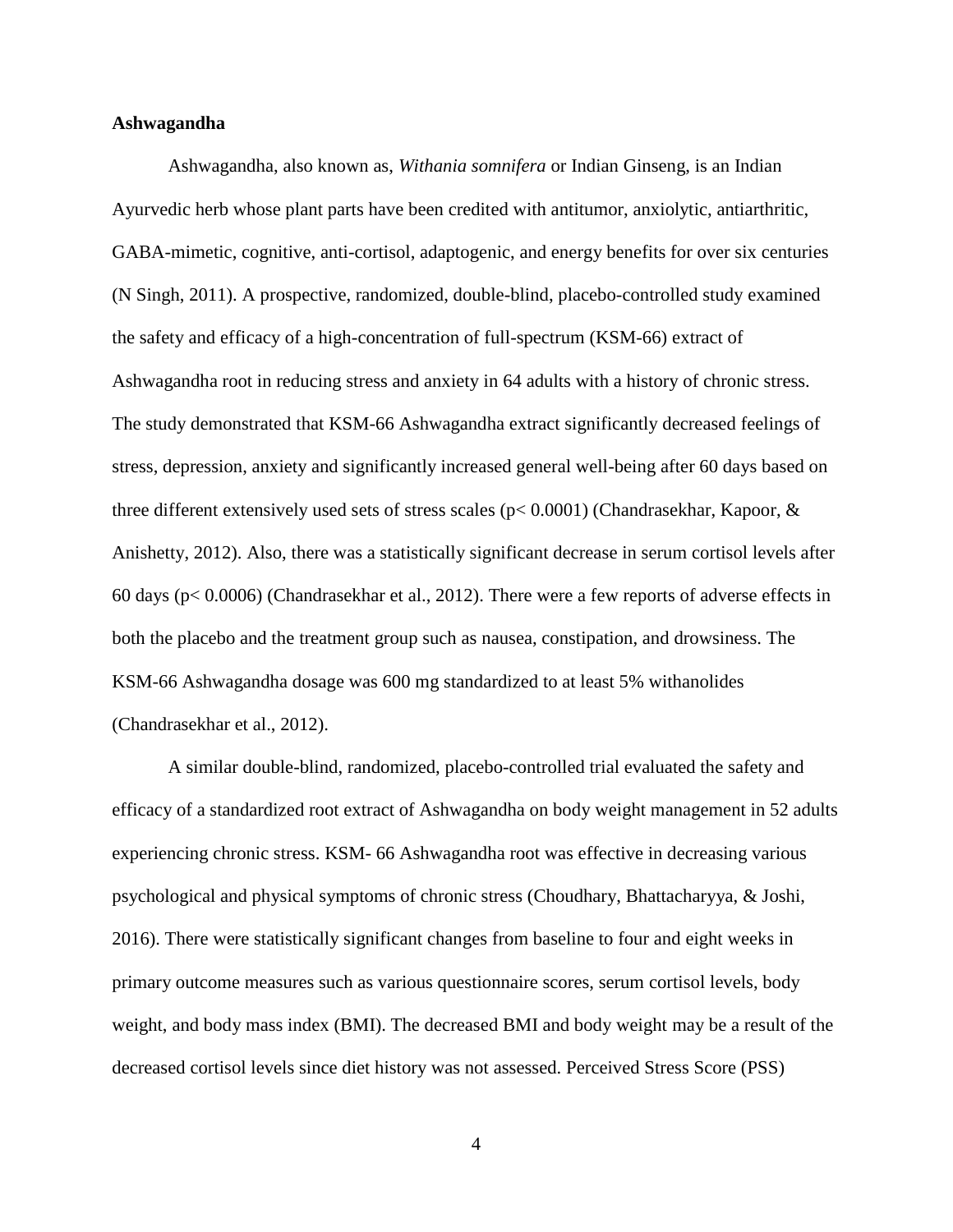reduction was 22.1% in the fourth week ( $p=0.0025$ ) and 32.7% in the eighth week ( $p<0.001$ ). The difference between the mean reductions in serum cortisol levels in the treatment and placebo groups were noted after the fourth week ( $p=.0328$ ) and eighth week ( $p=.0019$ ) of treatment. However, there were no statistically significant positive changes from baseline in blood pressure, respiratory rate, and pulse rate (Choudhary et al., 2016).

A double-blind, placebo-controlled study examined the efficacy of 500 mg of Ashwagandha in 39 patients diagnosed with ICD-10 anxiety disorder. At six weeks, several more patients met anxiolytic response criteria in the drug group (88.2%) as compared with the placebo group (50%), which was statistically significant ( $p < 0.026$ ) (Andrade, Aswath, Chaturvedi, Srinivasa, & Raguram, 2000). The herb was well-tolerated and did not cause more adverse effects than the placebo (Andrade et al., 2000).

#### **Rhodiola**

Rhodiola, also known as *Rhodiola rosea*, or "golden root,*"* has been used for its antioxidant, cardioprotective, and anticancer properties, and for its resistance to physical, chemical, and biological stressors (Chen et al., 2008; Kelly, 2001). A recent study examined the antioxidant potential of three adaptogen extracts, *Rhodiola rosea, Eleutherococcus senticosus and Emblica officinalis*. The study found Rhodiola had the highest potential for single oxygen scavenging, hydrogen peroxide scavenging, ferric reducing, ferrous chelating, and protein thiol protection (Chen et al., 2008). These protocols and methods measure the antioxidant potential of the substance. Rhodiola also had the highest polyphenol content; polyphenols combat free radical formation and decrease the potentially detrimental effects caused by oxidative stress (Chen et al., 2008).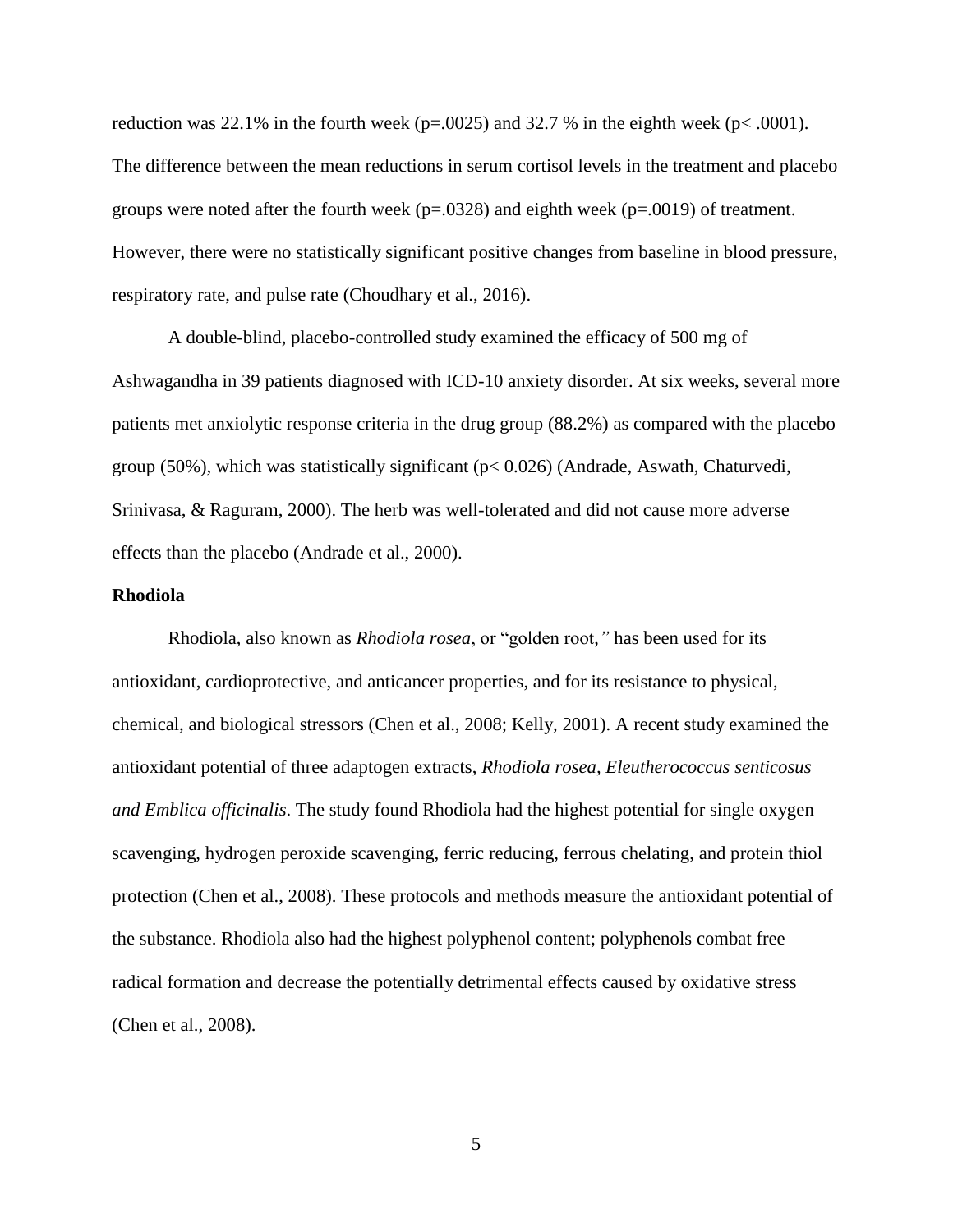Patients experiencing burnout syndrome from stress-related fatigue have been found to present a relatively high cortisol response to awakening stress (Grossi et al., 2005). A randomized, double-blind, placebo-controlled, parallel group study of 60 individuals examined the effects of a 3% rosavin standardized extract of SHR-5 Rhodiola at 576 mg. The posttreatment cortisol response to awakening stress was significantly reduced in the group that had received SHR-5 for 28 days than in the control group (Olsson et al., 2009).

A double-blind, placebo-controlled pilot study examined the stimulating and adaptogenic effects of 100 mg of SHR-5 Rhodiola extract on stress-induced fatigue in 40 students during an examination. The study displayed statistical significance in physical fitness, mental fatigue, neuro-motoric tests (p< 0.01) and general well-being (p< 0.05) in 20 days (Spasov, Wikman, Mandrikov, Mironova, & Neumoin, 2000). Physical fitness was measured using two parameters: physical work capacity via the veloergonomic test PWC-170 and an increase in pulse rate following the ergometric test compared with the pulse rate just before. The neuromotoric tests were the spiral maze test, where subjects moved a "pen" from the center of a spiral without touching small obstacles, and the tapping test. Mental fatigue was assessed by mental work capacity via a correction of text test.

A similar double-blind, cross-over study repeated low-dose administration of standardized extract SHR-5 Rhodiola extract, but this time at a standardized 2.6 % salidroside dosage of 170 mg. The study presented statistically significant improvement in five mental fatigue and cognitive tests taken by 56 Armenian physicians. A group comparison change of 20 % (p< 0.01) was seen between the treatment group in the period before the Rhodiola was administered and two weeks after the Rhodiola was administered (Darbinyan et al., 2000). Antifatigue effects were noted without any reported adverse reactions or side-effects in a situation of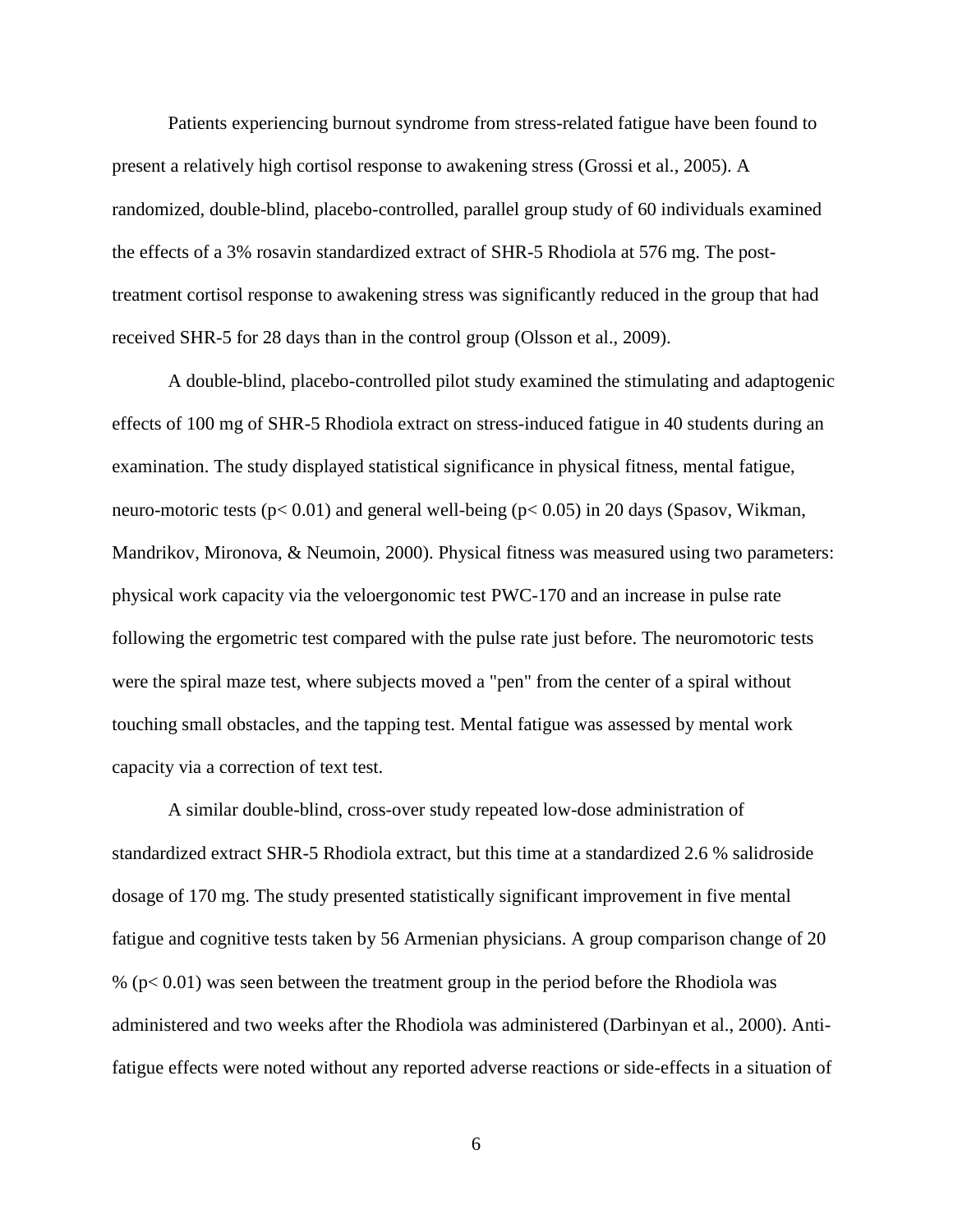a moderate level of stress-related fatigue (Darbinyan et al., 2000). Under chronic stress, there is often difficulty concentrating due to physical and mental fatigue. The physician's night duty working schedule was considered an abnormal stressful condition since it goes against the normal circadian rhythm.

Another study viewed the effects of SHR-5 Rhodiola extract's effect on stress and fatigue in 161 Russian military cadets. The study displayed statistically significant data based on a mean antifatigue index (AFI) using two doses of Rhodiola extract (Shevtsov et al., 2003). AFI mean values were 1.0385 for two capsules (370 mg) and 1.0195 for three capsules (555 mg), while the figure for the placebo group was  $0.9046$ . ( $p < 0.001$ ). There was no significant difference observed between the two dosage groups of 370 mg and 555 mg a day (Shevtsov et al., 2003).

A multicenter, non-randomized, open-label, single-arm study administered 400 mg of concentrated Rhodiola WS 1375 treatment to 101 subjects. 200 mg of Rhodiola WS 1375 (as dry extract) is equivalent to 300–1000 mg of Rhodiola roots and rhizomes (Edwards, Heufelder, & Zimmermann, 2012). The study presented a statistically significant improvement between baseline and week four body mass index and baseline scores of Perceived Stress Questionnaire (PSQ), Multidimensional Fatigue Inventory 20 (MFI-20), Multidimensional Moodstate Questionnaire (MDMQ), and Sheehan Disability Scale (SDS) (p< 0.0001) (Edwards et al., 2012). The positive benefits were noted in three days, with adverse events consisting of mostly of mild intensity and included nervous system disorders and gastrointestinal disorders; no serious adverse events were reported (Edwards et al., 2012). No placebo was used in the study, which may indicate selection bias. While some evidence suggests the herb may be helpful for enhancing physical performance and alleviating mental fatigue, methodological flaws limit accurate assessment of efficacy (Ishaque, Shamseer, Bukutu, & Vohra, 2012).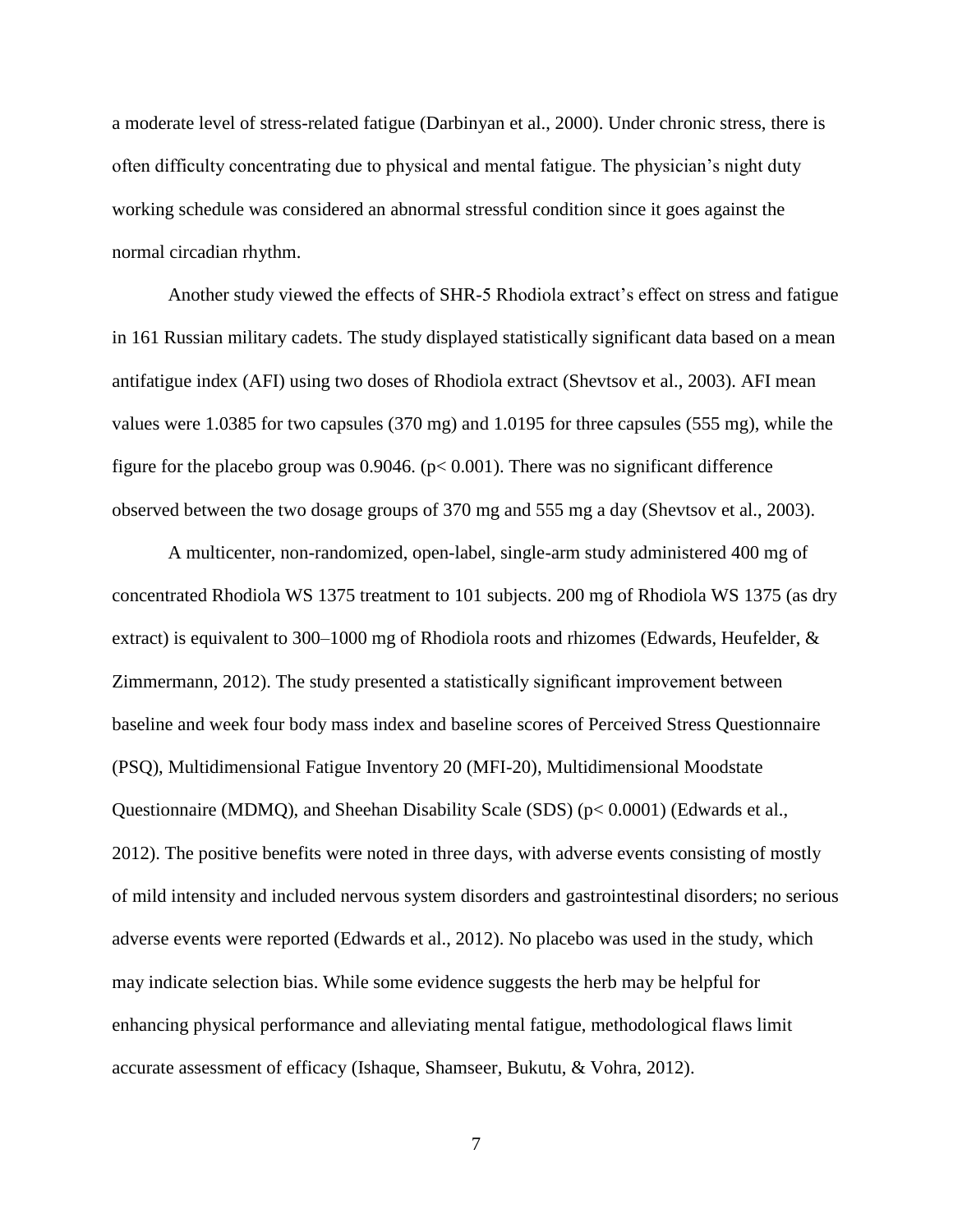Nevertheless, in a double-blind, randomized controlled trial, 30 subjects were assigned to either Rhodiola (SHR-5 containing 144mg Rhodiola, 2.7% rosavins) or ADAPT-232 (140 mg of a proprietary blend including Schizandra, Rhodiola, and Eleutherococcus) for one week to compare the results. Ultra-weak photon emission (UPE) was measured on the dorsal side of the hand before and after one week of supplementation. UPE is known as one type of spontaneous photon emission that can be detected with a highly sensitive single photon counting photomultiplier tube (PMT) from the surface of human bodies (Edwards et al., 2012). This test may reflect the body's oxidative cellular damage. In addition, subjects were evaluated for perceived levels of stress and fatigue. After one week, subjects in the Rhodiola group experienced a significant decrease in UPE and levels of fatigue ( $p = 0.027$ ) ( $p = 0.049$ ) (Schutgens et al., 2009).

## **Bacopa**

Bacopa, *Bacopa monniera*, has been used in traditional Ayurvedic medicine for various reasons including benefits regarding adaptogenic properties, memory decline, inflammation, pain, pyrexia, epilepsy and as a sedative for almost three centuries (Benson et al., 2014; Russo & Borrelli, 2005). The burnout syndrome, again, can cause physical and mental fatigue, and cognitive weariness, and is believed to be a result of ineffective coping with chronic stress (Melamed et al., 1999).

A double-blind, placebo-controlled, independent-group study assessed the chronic effects of 300 mg of Bacopa on cognitive function in 46 subjects. The study displayed significantly improved speed of visual information processing measured by the IT task, learning rate and memory consolidation measured by the Rey Auditory Verbal Learning Test (AVLT) ( $p$ < 0.05),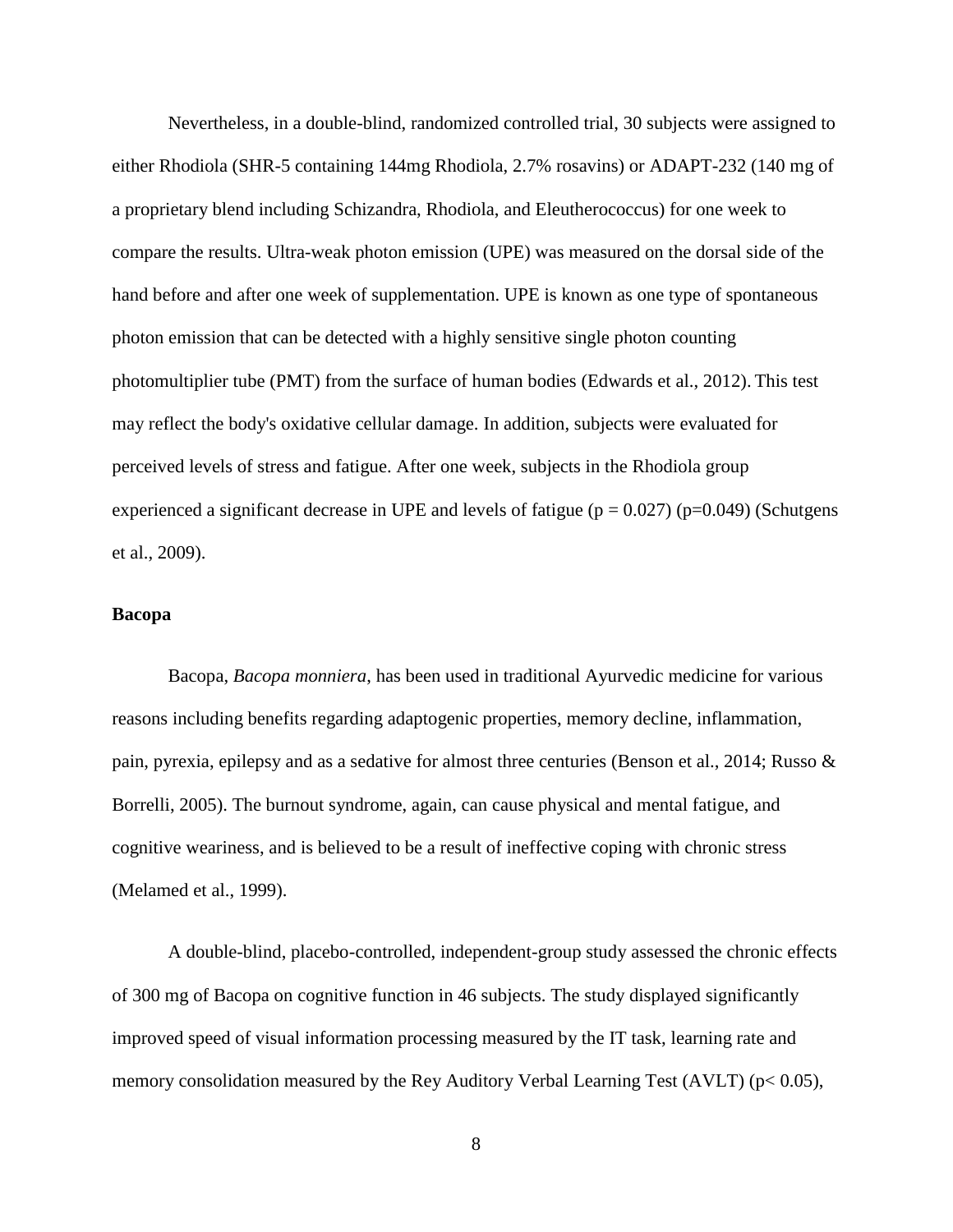and state anxiety (p< 0.001) after 12 weeks (Stough et al., 2001). Adverse effects included headaches, nausea, cramps and other effects reported by both the treatment and placebo groups. The active ingredients were standardized to no less than 55% of combined bacosides A and B.

Another double-blind, randomized controlled trial assessed various memory functions and measuring anxiety levels in 76 subjects. The study exhibited no significant effect of chronic administration of Bacopa on measures of short-term memory, working memory, attention, or the retrieval of information from long-term memory acquired pre-experimentally  $(p< 0.05)$ (Roodenrys et al., 2002). The only measures to show significant effects were the delayed recall of word pair tasks and new information retention ( $p < 0.05$ ), ( $p < 0.01$ ). The dosage administered was 300 mg for subjects under 90 kg, and 450 mg for subjects over 90 kg, which is equivalent to 6g and 9g dried rhizome, respectively (Roodenrys et al., 2002).

A double-blind, randomized, placebo-controlled, non-crossover, parallel trial examined the effects of 300 mg of Bacopa, which was standardized to 11.4 % total bacosides, in 60 medical students studying in India. The study found statistically significant improvement in the tests relating to cognitive function after using Bacopa. These tests included various neuropsychological tests and computerized tests (Kumar et al., 2016). The neuropsychological measures for the efficiency of attention, freedom from distractibility, and working memory improved significantly with the use of Bacopa ( $p$ < 0.05) as was measured by digit span backward test. The logical memory test, known to be a measure of immediate recall of logical material and language comprehension, also significantly improved ( $p < 0.05$ ). However, there were no results or charts pertaining to the computerized tests. Blood biochemistry also showed a significant increase in serum calcium levels (p< 0.05) (Kumar et al., 2016).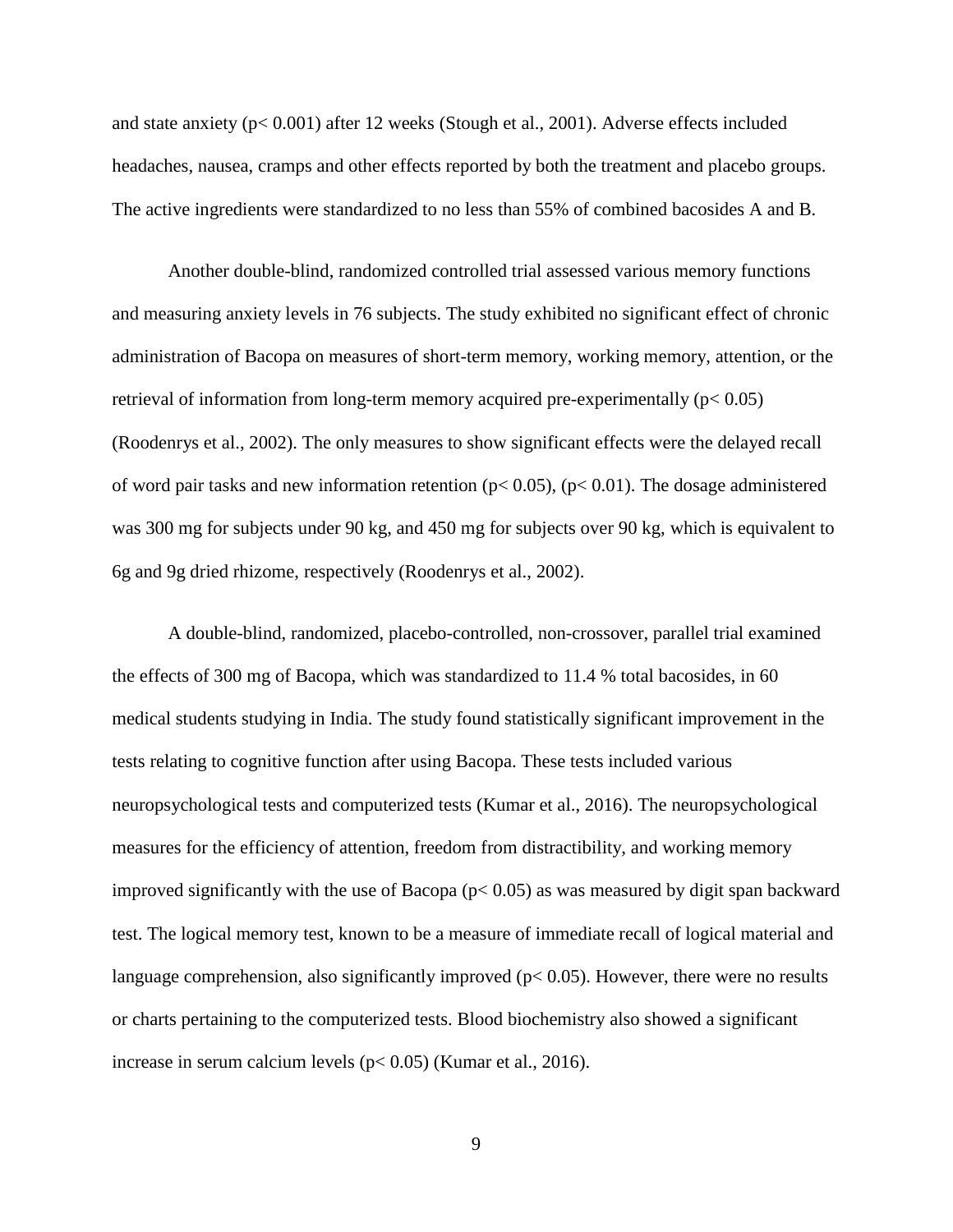#### **Conclusion**

The physical and psychological symptoms of chronic stress can negatively affect aspects of an individual's life. Along with elevated cortisol levels, stress-related fatigue, burnout syndrome, irritability, weight gain, and poor concentration, chronic stress has also been associated with various chronic diseases (Chrousos & Gold, 1992). Adaptogens help the body to adjust to and positively respond to stress by normalizing cortisol, decreasing fatigue, and improving cognition. Adaptogens contain other beneficial properties such as antioxidant, cardioprotective, immune, analgesic, and energy properties (Chen et al., 2008). Therefore, Ashwagandha, Rhodiola, and Bacopa consumed at standardized dosages may be beneficial for individuals suffering from physical or psychological symptoms of chronic stress. Other stress relieving actions such as yoga, controlled breathing, exercise, and consuming a balanced diet are sometimes ineffective alone. Due to the normalizing effect of adaptogens, a combination of adaptogens may potentially be more beneficial in the reduction of the physical and psychological symptoms of chronic stress. Also, adaptogens paired with other herbs or dietary supplements may also have a potentially synergistic effect, regarding stress relief. Thus, additional clinical trials, which use various dosages and concentrations of these adaptogens in combination with other herbs or dietary supplements, should be conducted to test further this notion.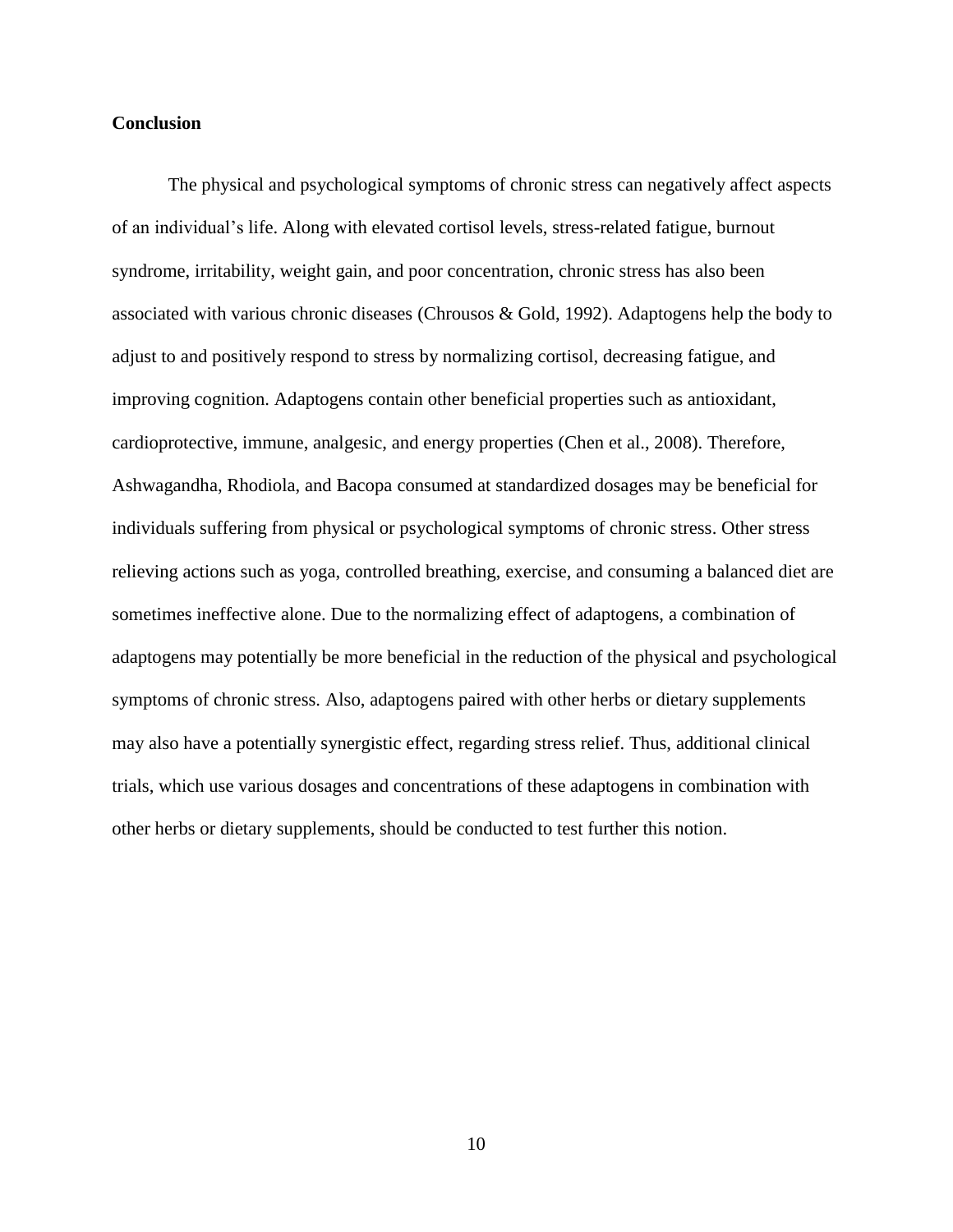### **References**

50 Signs & Symptoms of Stress. Retrieved from<http://www.stressstop.com/50-signs.php>

- Andrade, C., Aswath, A., Chaturvedi, S. K., Srinivasa, M., & Raguram, R. (2000). A doubleblind, placebo-controlled evaluation of the anxiolytic efficacy of an ethanolic extract of withania somnifera. *Indian Journal of Psychiatry, 42*(3), 295-301. [http://www.indianjpsychiatry.org/downloadpdf.asp?issn=0019-](http://www.indianjpsychiatry.org/downloadpdf.asp?issn=0019-5545;year=2000;volume=42;issue=3;spage=295;epage=301;aulast=Andrade;type=2) [5545;year=2000;volume=42;issue=3;spage=295;epage=301;aulast=Andrade;type=2.](http://www.indianjpsychiatry.org/downloadpdf.asp?issn=0019-5545;year=2000;volume=42;issue=3;spage=295;epage=301;aulast=Andrade;type=2)
- Benson, S., Downey, L. A., Stough, C., Wetherell, M., Zangara, A., & Scholey, A. (2014). An Acute, Double-Blind, Placebo-Controlled Cross-over Study of 320 mg and 640 mg Doses of Bacopa monnieri (CDRI 08) on Multitasking Stress Reactivity and Mood. *Phytotherapy Research, 28*(4), 551-559. https://doi.org/10.1002/ptr.5029.
- Brekhman, I., & Dardymov, I. V. (1969). New substances of plant origin which increase nonspecific resistance. *Ann Rev Pharmacol, 9*. <https://doi.org/10.1146/annurev.pa.09.040169.002223>
- Chandrasekhar, K., Kapoor, J., & Anishetty, S. (2012). A prospective, randomized double-blind, placebo-controlled study of safety and efficacy of a high-concentration full-spectrum extract of  $\langle i \rangle$ Ashwagandha $\langle i \rangle$  root in reducing stress and anxiety in adults. *Indian Journal of Psychological Medicine, 34*(3), 255-262. [https://doi.org/10.4103/0253-](https://doi.org/10.4103/0253-7176.106022) [7176.106022](https://doi.org/10.4103/0253-7176.106022)
- Chen, T.-S., Liou, S.-Y., & Chang, Y.-L. (2008). Antioxidant Evaluation of Three Adaptogen Extracts. *The American Journal of Chinese Medicine, 36*(06), 1209-1217. [https://doi.org/10.1142/S0192415X08006533.](https://doi.org/10.1142/S0192415X08006533)
- Choudhary, D., Bhattacharyya, S., & Joshi, K. (2016). Body Weight Management in Adults Under Chronic Stress Through Treatment With Ashwagandha Root Extract. *Journal of Evidence-Based Complementary & Alternative Medicine, 22*(1), 96-106. [https://doi.org/10.1177/2156587216641830.](https://doi.org/10.1177/2156587216641830)
- Chrousos, G. P., & Gold, P. W. (1992). The concepts of stress and stress system disorders: Overview of physical and behavioral homeostasis. *JAMA, 267*(9), 1244-1252. [https://doi.org/10.1001/jama.1992.03480090092034.](https://doi.org/10.1001/jama.1992.03480090092034)
- Darbinyan, V., Kteyan, A., Panossian, A., Gabrielian, E., Wikman, G., & Wagner, H. (2000). Rhodiola rosea in stress induced fatigue — A double blind cross-over study of a standardized extract SHR-5 with a repeated low-dose regimen on the mental performance of healthy physicians during night duty. *Phytomedicine, 7*(5), 365-371. [https://doi.org/10.1016/S0944-7113\(00\)80055-0.](https://doi.org/10.1016/S0944-7113(00)80055-0)
- Edwards, D., Heufelder, A., & Zimmermann, A. (2012). Therapeutic Effects and Safety of Rhodiola rosea Extract WS® 1375 in Subjects with Life-stress Symptoms – Results of an Open-label Study. *Phytotherapy Research, 26*(8), 1220-1225. [https://doi.org/10.1002/ptr.3712.](https://doi.org/10.1002/ptr.3712)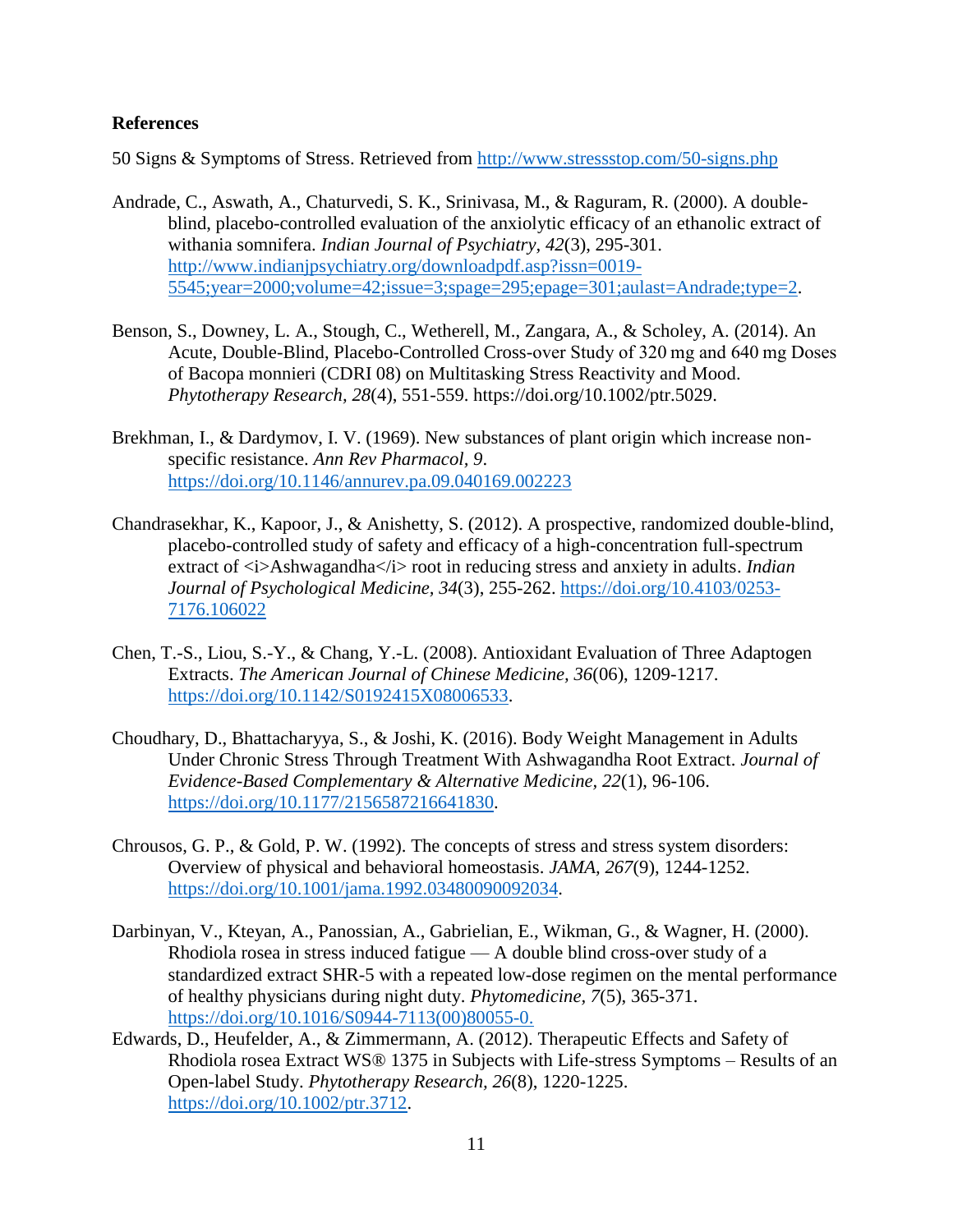- Grossi, G., Perski, A., Ekstedt, M., Johansson, T., Lindström, M., & Holm, K. (2005). The morning salivary cortisol response in burnout. *Journal of Psychosomatic Research, 59*(2), 103-111. [https://doi.org/10.1016/j.jpsychores.2005.02.009.](https://doi.org/10.1016/j.jpsychores.2005.02.009)
- Ishaque, S., Shamseer, L., Bukutu, C., & Vohra, S. (2012). Rhodiola rosea for physical and mental fatigue: a systematic review. *BMC Complementary and Alternative Medicine, 12*(1), 70. [https://doi.org/10.1186/1472-6882-12-70.](https://doi.org/10.1186/1472-6882-12-70)
- Kelly, G. S. (2001). Rhodiola rosea: A Possible Plant Adaptogen. *Alternative Medicine Review: a Journal of Clinical Therapeutics, 6*(3), 293-302. <http://www.altmedrev.com/publications/6/3/293.pdf>
- Kumar, N., Abichandani, L. G., Thawani, V., Gharpure, K. J., Naidu, M. U. R., & Venkat Ramana, G. (2016). Efficacy of Standardized Extract of Bacopa monnieri (Bacognize®) on Cognitive Functions of Medical Students: A Six-Week, Randomized Placebo-Controlled Trial. *Evidence-Based Complementary and Alternative Medicine, 2016*, 8. [https://doi.org/10.1155/2016/4103423.](https://doi.org/10.1155/2016/4103423)
- Kyrou, I., & Tsigos, C. (2009). Stress hormones: physiological stress and regulation of metabolism. *Current Opinion in Pharmacology, 9*(6), 787-793. [https://doi.org/10.1016/j.coph.2009.08.007.](https://doi.org/10.1016/j.coph.2009.08.007)
- Lee, D. Y. K., Eosu; Choi, Man Ho. (2015). Technical and clinical aspects of cortisol as a biochemical marker of chronic stress. *BMB Reports, 48*(4), 209-216. <http://www.bmbreports.org/journal/view.html?volume=48&number=4&spage=209.>
- Maslach, C., Schaufeli, W. B., & Leiter, M. P. (2001). Job Burnout. *Annual Review of Psychology, 52*(1), 397-422.<https://doi.org/10.1146/annurev.psych.52.1.397>
- Melamed, S., Ugarten, U., Shirom, A., Kahana, L., Lerman, Y., & Froom, P. (1999). Chronic burnout, somatic arousal and elevated salivary cortisol levels. *Journal of Psychosomatic Research, 46*(6), 591-598. [https://doi.org/10.1016/S0022-3999\(99\)00007-0.](https://doi.org/10.1016/S0022-3999(99)00007-0)
- Miller, D. B., & O'Callaghan, J. P. (2002). Neuroendocrine aspects of the response to stress. *Metabolism, 51*(6, Part B), 5-10. [https://doi.org/10.1053/meta.2002.33184.](https://doi.org/10.1053/meta.2002.33184)
- N Singh, M. B., P de Jager, M Gilca. (2011). An Overview on Ashwagandha: A Rasayana (Rejuvenator) of Ayurveda. *African Journal of Traditional, Complementary and Alternative Medicines, 8*(5), Article 9. [http://dx.doi.org/10.4314/ajtcam.v8i5SS.9.](http://dx.doi.org/10.4314/ajtcam.v8i5SS.9)
- Olsson, E. M., von Scheele, B., & Panossian, A. G. (2009). A randomised, double-blind, placebo-controlled, parallel-group study of the standardised extract shr-5 of the roots of Rhodiola rosea in the treatment of subjects with stress-related fatigue. *Planta Med, 75*. [https://doi.org/10.1055/s-0028-1088346.](https://doi.org/10.1055/s-0028-1088346)